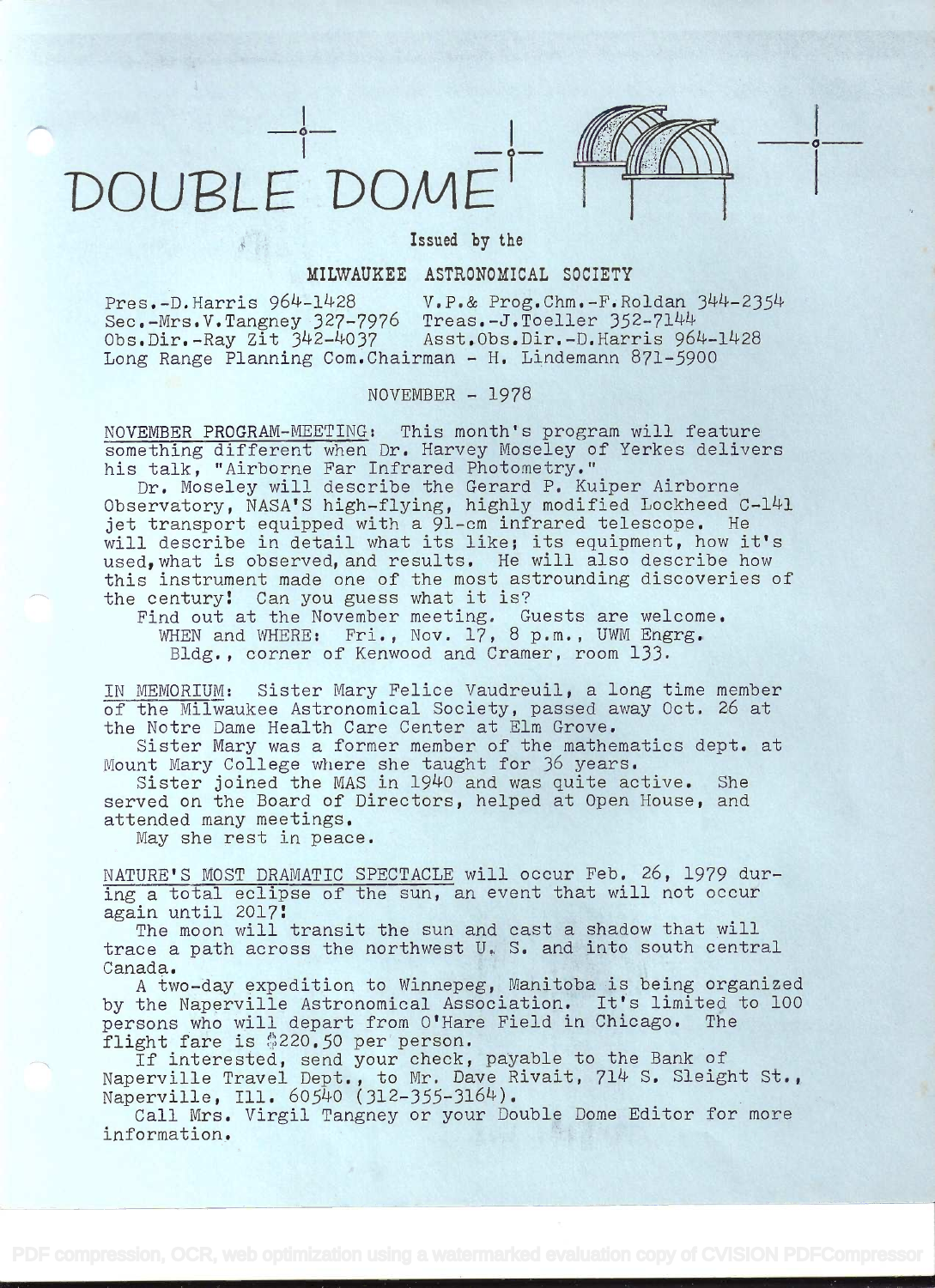ANNUAL DINNER-MEETING: Plans for the 11th Annual Dinner-Meeting are complete, Dinner will be served at the Boulevard Inn's Brittany Room Fri., Jan. 19, 1979. The Inn is located at Sherman and Lisbon and is surrounded by plenty of free parking,

Make reservations by filling out the tear-off on the last page of this newsletter. Dinners also include soup du jour, tossed green salad, baked potato, beverage, and scrumptious strawberry shortcake! Cocktails at 6 at the cash bar, dinner at 6:30 sharp. No charge for attending only the meeting starting at 8.

Dr. Greenler of UW-Milwaukee will be the main speaker. His talks are always entertaining and full of surprizes.

THE BOARD WILL MEET after the general meeting.

DUES REMINDER: If you haven't remitted, do so now by sending your payment to Treas. James Toeller at 407 W. Mall Rd., Milwaukee, Wis. 53217 (352-7144).

The Double Dome doesn't like to publish warnings, but unpaid members will be dropped in December. Furthermore, Jim has to send the membership list to Sky & Telescope very soon for subscription renewals, Tardiness may mean missed issues.

Don't delay, remit today. Make your check payable to the Milwaukee Astronomical Society.

MAS memberships make fine Christmas and retirement gifts!

CANADIAN HANDBOOKS may be ordered from Treas. James Toeller. The price is \$3.50 per copy, paid in advance. Remit with your dues if you wish. Only those who order will receive one.

The pocket-sized book is full of astronomical data--timings, monthly highlights, charts, and tables. Beginners and advanced amateurs alike will find it useful.

MORE ABOUT YOUR MAS LIBRARY: Librarian Jim Greenwald (774-8205) has gone through the MAS library at the observatory and has found many old, outdated, non-astronomical books. They should be disposed of by selling or discarding.

Jim has marked them with a blue card and has placed them on three shelves. Interested members should:

. \* Examine them.

\* Inform him which books they want.

\* Decide which should be kept. Let him know.

\* Leave books on shelves until Jim is informed.

A list of books will be available at the Nov. General-Meeting.

SLIDESAND PICTURES NEEDED: Vice President Frank Roldan is appealing again for pictures or 35mm slides of the observatory, celestial objects or anything else astronomical. A few have been sent, but lots more are needed for a Society publicity program planned for spring. Give film type, speed, exposure, and a brief resume of what your slides or pictures represent. They'll be returned, so mark them.

Call Frank at 344-2354, or bring them to the General-Program-Meeting.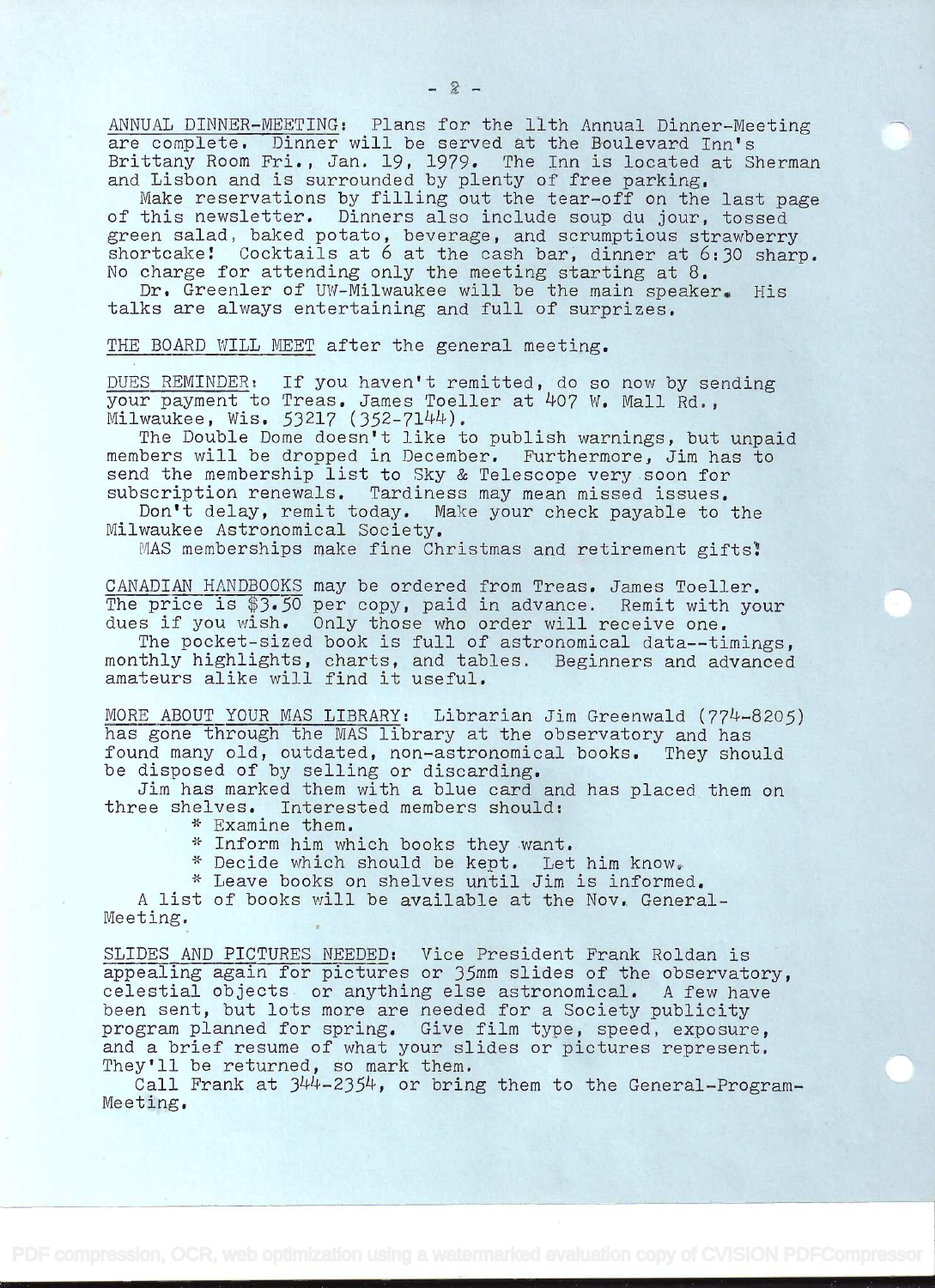LIGHT-POLLUTION: The Anti-Light Pollution Program has found a champion in Elizabeth Berry who has written a standard for vapor light shielding for the New Berlin area. Light shielding is not expensive and actually adds to the lamp's efficiency. This can be attested to by observing the shielded sodium lights east of the Milwaukee County Medical Center.

26" (66cm) PROGRESS REPORT: The fund has now swelled to  $\frac{4}{7}$ , 462, up from \$6,560.44 in October! A permit to build should be available from New Berlin by spring.

If you've made a pledge or haven't made your contribution as yet, please remit now. The amount is important, but more important is to know what percent of the membership is giving.

Many thanks to Mr, Carl Newton of the S. W. Washington Astronomical Society, Centralia, Washington, for his generous contribution to the FUND.

Incidentally, contributions are not restricted to members only. We'll accept donations from anyone. Talk the MAS up to your friends. Explain what we're trying to do

NEW MEMBERS who will be formally introduced at the next meeting are

PAUL FREDRICKSEN, Wauwatosa; DAVID KINZER, Brookfield.

"NORTHERN\_LIGHTS," The quarterly North Central Region Astronomical League Newsletter will be issued in December. Subscriptions are l.5O per year.

It contains many newsy astronomical articles. Yours are welcome. The deadline is Nov. 27.

Write J. H. Fox, 14601 55th St. S., Afton, Minn. 55001.

HELP! Co-Program Chairman Tom Renner wants your ideas for General Program-Meeting subjects. Call 1-392-2799, or talk to him at the meeting.

| METEOR SHOWERS: |  |
|-----------------|--|
|                 |  |

| SHOWER     | MAXTMUM                                 | PEAK RATE/HR | COMET SOURCE         |  |
|------------|-----------------------------------------|--------------|----------------------|--|
| Taurid     | Thu., Nov. 9                            |              | Halley               |  |
| Leonid     | Thu., Nov. 16                           | <b>15</b>    | 1866I                |  |
| Andromedid | $Sat. -Mon.$ , Nov. $25-27$             | 10           | Biela                |  |
|            | Best viewing between midnight and dawn. |              | Peak may occur a day |  |

or two before or after maximum date.

FOR SALE! University Optics 3.1" refractor with equitorial mount,  $\overline{4}$  eyepieces, Barlow lens,  $1\frac{1}{4}$  eyepiece adapter. Only \$250! Please call Patrick Burns, 871-5907.

OBSERVATORY NOTES: Ray Zit, Obs. Director (342-4037)

- o Staff Meeting Wed., Dec. 6 at the observatory, 7 p.m., weather permitting. The meetings are for everyone, especially new members of all ages. Call Ray Zit after 5 before stopping out.
- o Orion observers, pick up your Orion packets at the November meeting.